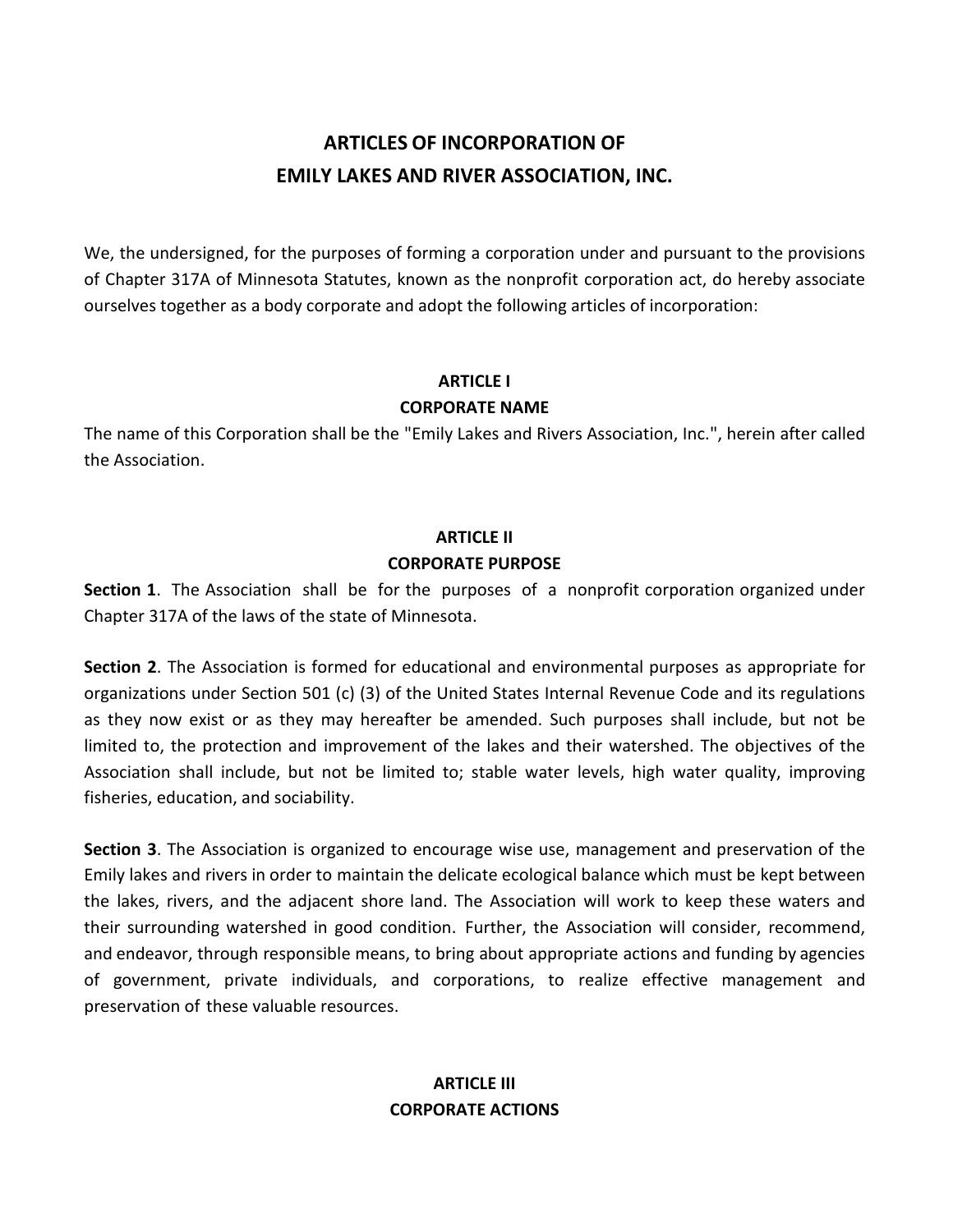**Section 1**. For the above purposes this Association shall have the power to acquire and receive funds and property of every kind, whether by purchase, conveyance, lease, gift, grant, bequest, legacy, devise, or otherwise and whether in trust or otherwise, and to own, hold, expend, make gifts, grants and to convey, transfer, and dispose of any funds and property and the income there from in furtherance of the purposes of this Association hereinabove set forth, or any of them, and to lease, mortgage, encumber, and use the same, and such other powers that are consistent with the foregoing purposes and that are afforded to this Association by the Minnesota Nonprofit Corporation Act and by any future laws amendatory thereof and supplementary thereto.

**Section 2**. The Association shall not conduct or carry on any activities not permitted to be conducted or carried on by an organization exempt under Section 501 (c) (3) of the Internal Revenue Code and its regulations as they now exist or as they may hereafter be amended.

**Section 3**. No part of the net earnings of the corporation shall inure to the benefit of any member, trustee, officer or director of the Association, or any private individual (except that reasonable compensation may be paid for service rendered to or for the Association affecting one or more of its purposes), and no member, trustee, officer or director of the Association, or any private individual shall be entitled to share in the distribution of any of the Association assets on dissolutions of the Association. The Association shall not participate in or intervene in (including publication or distribution of statements) any political campaign on behalf of any candidate for public office.

## **ARTICLE IV**

### **DURATION**

The duration of the Association shall be perpetual.

### **ARTICLE V REGISTERED OFFICE**

The registered office of the corporation shall be located at P.O. Box 111, 39948 State Highway 6, Emily, MN 56447. The registered agent at that office shall be Frank Martin.

### **ARTICLE VI INCORPORATORS**

The names and addresses of the persons acting as incorporators of the Association are as follows:

Frank Martin - P.O. Box 12, Emily, MN 56447 Richard James - 21345 Damn Road, P.O. Box 187, Emily, MN 56447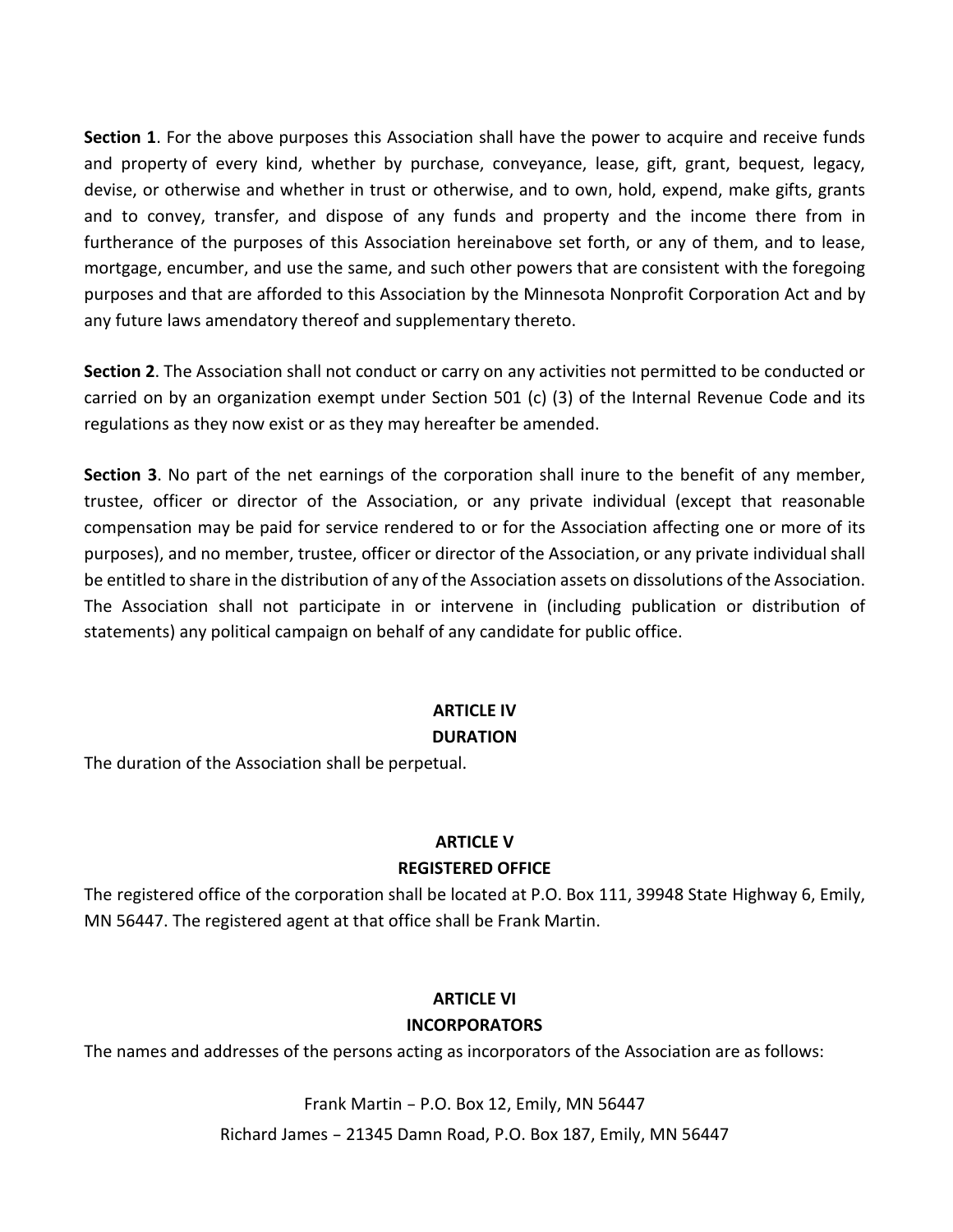#### **ARTICLE VII**

#### **DIRECTORS**

**Section 1**. The names and addresses of the initial Board of Directors are as follows:

| Bonnie Fairchild        | <b>Richard James</b>    |
|-------------------------|-------------------------|
| 23223 North Shore Drive | P.O. Box 187            |
| Emily, MN 56447         | Emily, MN 56447         |
| Robert Haarman          | <b>Frank Martin</b>     |
| 23671 North Shore Drive | P.O. Box 12             |
| Emily, MN 56447         | Emily, MN 56447         |
| Michael Heinecke        | Judith Peterson         |
| P.O. Box 422            | 23547 North Shore Drive |
| Emily, MN 56447         | Emily, MN 56447         |
| <b>Thomas Hintz</b>     | Jan Pope                |
| P.O. Box 192            | P.O. Box 116            |
| Emily, MN 56447         | Emily, MN 56447         |

Douglas Humphrey Little Pine Route Emily, MN 56447

**Section 2**. The Board of Directors may take any action, other than an action requiring member approval, by written action signed by the number of directors that would be required to take the same action at a meeting of the Board of which all directors were present; provided that all directors must be notified of the text of the written action prior to the signing by any of the directors.

### **ARTICLE VIII BOARD TENURE**

The tenure of office for the first Board of Directors shall be until their successors are elected and qualified at the first annual meeting of the members in the year 2002, and thereafter as described in the By-Laws of the Association.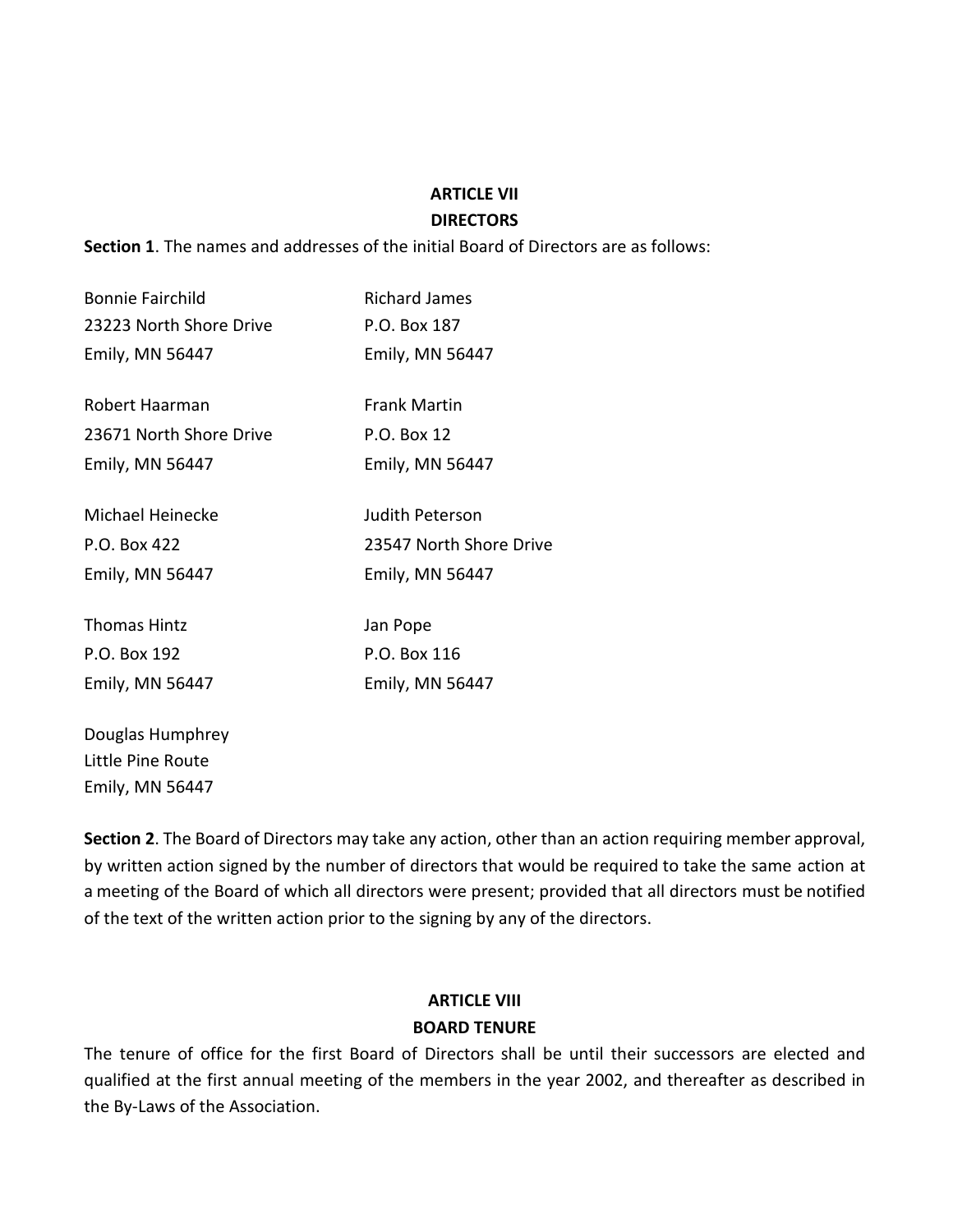## **ARTICLE IX**

#### **MEMBERS LIABILITY**

**Section 1**. The members of the Emily Lakes and Rivers Association, Inc. shall have no personal liability for Associations obligations. The private property of the members of this Association shall not be held liable for any Association debts.

**Section 2**. The Association shall not have capital stock.

### **ARTICLE X**

### **AMENDMENT OF ARTICLES**

Any three members of the Emily Lakes and Rivers Association, Inc. may propose amendments to these Articles, at least sixty days before the next meeting of the members, by setting forth the proposed amendment and direction that it be submitted for adoption at the next meeting of the members. A proposed amendment shall be adopted when two-thirds (2/3) majority of the members voting have approved the amendment. Members may vote absentee for the amendment(s) to these Articles of Incorporation.

### **ARTICLE XI DISSOLUTION**

Upon dissolution of the Association or the winding up of its affairs, the assets of the Association shall be distributed exclusively to another Lake Association which would qualify under the provisions of Section 501 (c) (3) of the U.S. Internal Revenue Code and its Regulations as they now exist or as they may be amended.

IN WITNESS WHEREOF, we have subscribed our names as of the date subscribed below these signatures.

Franklin R. Martin Richard James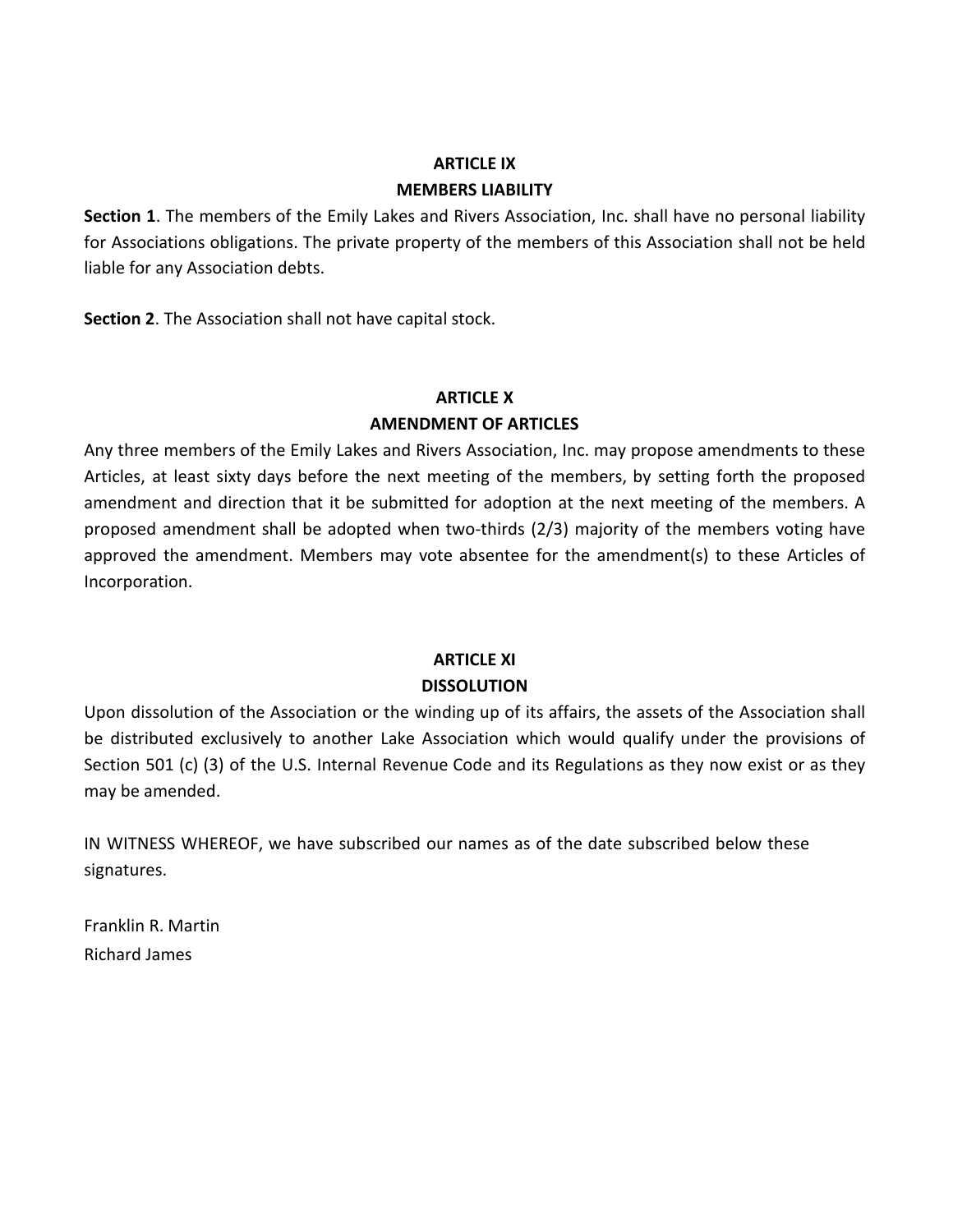### STATE OF MINNESOTA COUNTY OF CROW WING

The above document was acknowledged before me on this 28 $^{th}$  day of January 2002, by Franklin R. Martin, President and Richard E. James, Treasurer, incorporators of Emily Lakes and Rivers association, Inc.

Joan Towne Wiggs Notary Public

DRAFT January 1, 2002 **DRAFT January 1, 2002** By: Robert Haarman and Richard James JOAN TOWNE WIGGS

NOTARY PUBLIC MINNESOTA My Comm. Exp. Jan. 31, 2005 Official Stamp STATE OF MINNESOTA DEPARTMENT OF STATE FILED FEB 11 2002 Mary Kiffmeyer Secretary of State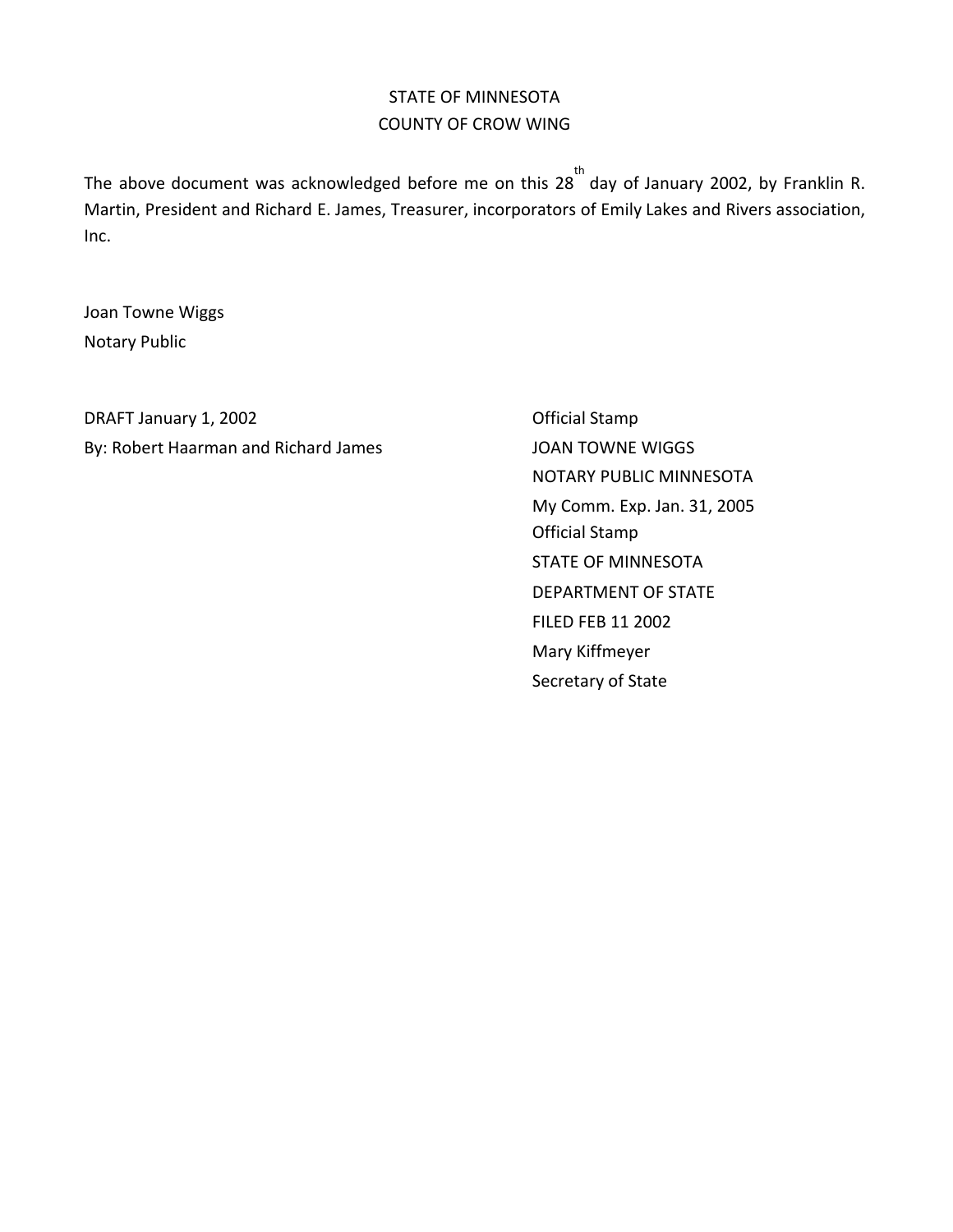#### **BY-LAWS**

### **EMILY LAKES AND RIVERS ASSOCIATION**

### **(A Non-Profit Association)**

#### **ARTICLE I**

#### **NAME**

The name of the association is the Emily Lakes and Rivers Association, hereinafter referred to as the "Association".

### **ARTICLE II CORPORATE PURPOSE**

**Section 1**. The Association shall be for the purposes of a nonprofit corporation organized under Chapter 317A of the laws of the state of Minnesota.

**Section 2**. The Association is formed for educational and environmental purposes as appropriate for organizations under Section 501 (c) (3) of the United States Internal Revenue Code and its regulations as they now exist or as they may hereafter be amended. Such purposes shall include, but not be limited to, the protection and improvement of the lakes and their watershed. The objectives of the Association shall include, but not be limited to; stable water levels, high water quality, improving fisheries, education, and sociability.

**Section 3**. The Association is organized to encourage wise use, management and preservation of the Emily lakes and rivers in order to maintain the delicate ecological balance, which must be kept between the lakes, rivers, and the adjacent shoreland. The Association will work to keep these waters and their surrounding watershed in good condition. Further, the Association will consider, recommend, and endeavor, through responsible means, to bring about appropriate actions and funding by agencies of government, private individuals, and corporations, to realize effective management and preservation of these valuable resources.

### **ARTICLE III MEMBERSHIP**

**Section 1. MEMBERS**. Any individual, partner, or representative of a corporation owning land within the watershed of the lakes and who subscribes to the Articles of Incorporation and By-laws of the Association is eligible for membership. The Board of Directors may accept other persons for membership, but such persons shall not have voting rights.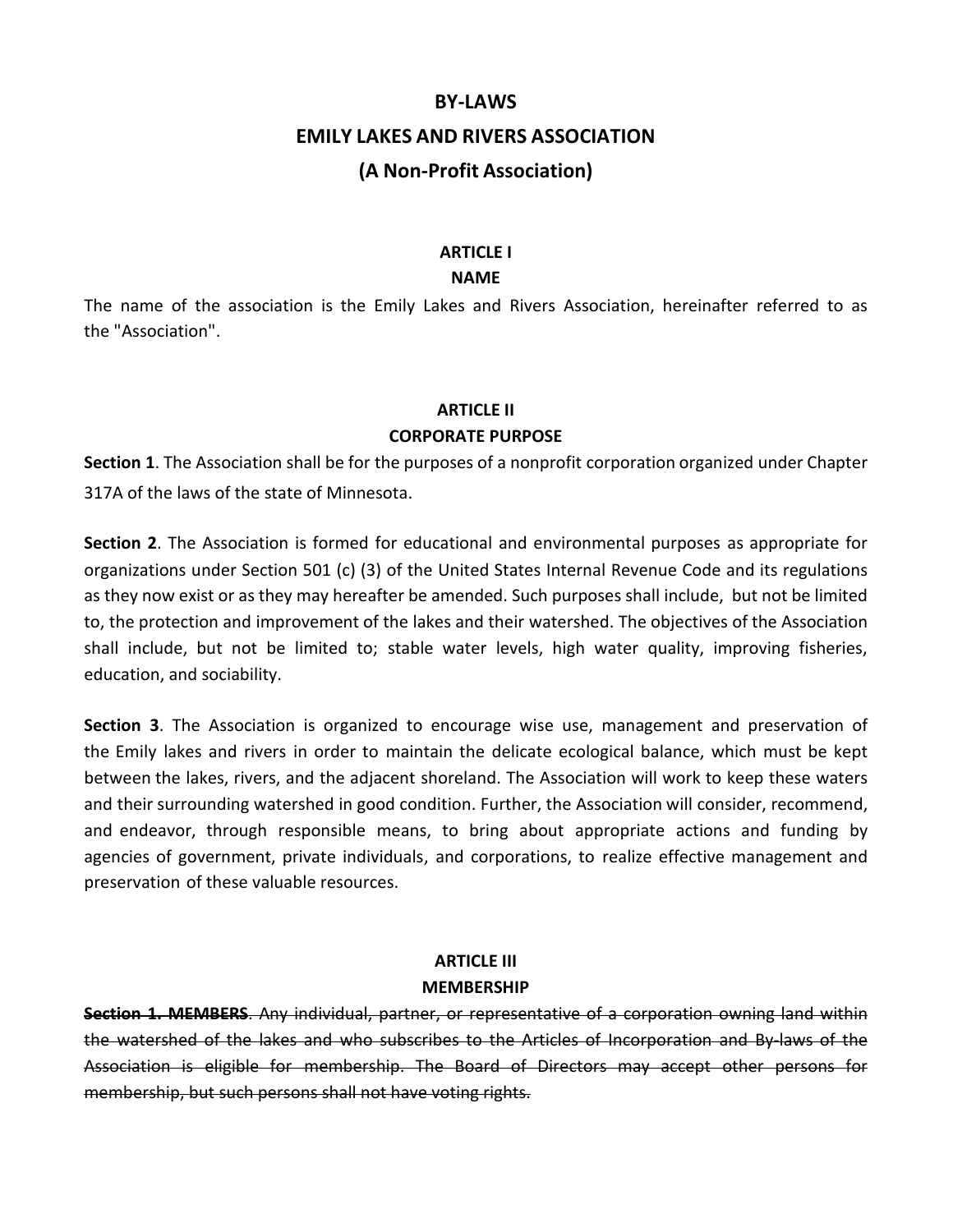**Section 1. MEMBERS (Amended 2015).** Any individual, partner, or representative of a corporation owning land within the watershed of the lakes, and/or, any person in a current written, contractual rental agreement, for no less than 180 consecutive days, from an individual, partner, or representative of a corporation owning land within the watershed of the lakes and who subscribes to the Articles of Incorporation and By-laws of the Association is eligible for membership. The Board of Directors may accept other persons for membership, but such persons shall not have voting rights.

### **Section 2. DUES**. Dues shall be for a calendar year and determined by the Board of Directors. Dues not paid by January 1 are past due. Dues paid October 1 and after are applied to the following year. **Section 2. DUES (AMENDED 2005).**

Dues shall be for a calendar year and determined by the Board of Directors. Dues not paid by January 1 are past due. Dues paid by new members after June  $1^\text{st}$  shall be applied to the current year and the following year.

#### **ARTICLE IV**

### **MEMBERSHIP MEETINGS**

**Section 1. ANNUAL MEETING.** The Annual Meeting(s) of the members shall be held each year at a time and place fixed by the Board of Directors. Written notice of the Annual Meeting shall be given in the official publication of the Association, or by U.S. mail, at least ten (10) days in advance of the meeting, giving the date, time, and place of the meeting. The members shall elect Directors and transact such other business as is necessary. A majority of the voting members present, and voting shall decide all questions except as stated in Article XIV.

**Section 1. ANNUAL MEETING (Amended 2019).** The Annual Meeting(s) of the members shall be held each year at a time and place fixed by the Board of Directors. Written notice of the Annual Meeting shall be given in the official publication of the Association, or by U.S. mail, at least ten (10) days in advance of the meeting, giving the date, time, and place of the meeting. The members shall elect Directors and transact such other business as is necessary. A majority of the voting members present and voting plus valid voted proxies held by members shall decide all questions except as stated in Article XIV.

**Section 2. SPECIAL MEETINGS**. Special meetings of the members may be called at any time by three (3) Officers, by a quorum of the Board of Directors, or by written request of twenty percent (20%) of the members of the Association. Written notice of special meetings, stating the date, time, place and purpose, shall be given to all members at least ten (10) days in advance of the meeting, either in the official publication of the Association or by special mailed notice, in accordance with Section 317A.433, Minnesota Statutes.

**Section 3. WAVIER OF NOTICE**. Any member may waive notice of any meeting, before or after such a meeting, by signing a Waiver of Notice. Attendance of a member at a meeting shall constitute waiver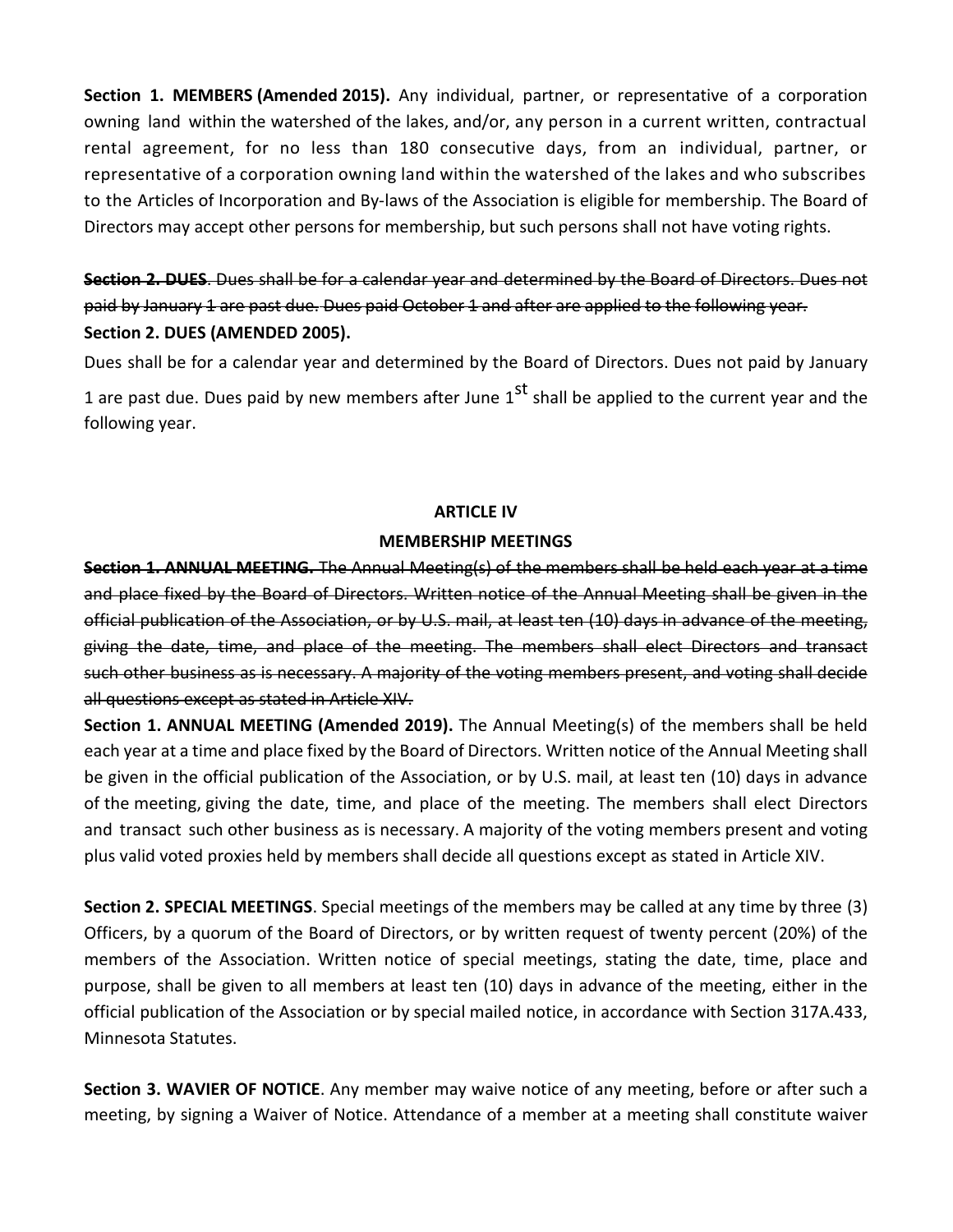of notice for that meeting, as well as a waiver of any objection to the place of the meeting or to the manner in which the meeting was called or convened, unless that member states the objection to the transaction of business because the meeting is not lawfully called or convened.

**Section 4. QUORUM**. A quorum at meetings of members shall be ten (10%) of the members entitled to vote. Written proxies may be permitted at the meeting and shall count toward the quorum.

### **ARTICLE V**

### **BOARD OF DIRECTORS**

**Section 1. NUMBER.** A nine (9) member Board of Directors shall manage the business and affairs of this Association. At the first annual meeting of members, following the adoption of these bylaws, Directors are to be elected in the following manner: three (3) Directors will be elected to a one year term, three (3) Directors will be elected to a two (2) year term, and three (3) Directors will be elected for a three (3) year term. Thereafter Directors will be elected for a three-year term.

### **Section 1. NUMBER (AMENDED 2007).**

A seven (7) member Board of Directors shall manage the business and affairs of this Association. Directors will be elected for staggered three-year terms.

**Section 2. REMOVAL**. Any director or officer who fails to attend three (3) consecutive scheduled meetings of the Board, or for non-feasance or misfeasance of their duties as a director, may be removed from office by a two-thirds (2/3) majority of the Board of Directors. A person so removed may petition the membership for reinstatement by a majority vote of the members present at the next meeting of the members at which a quorum is present. In the event of death, resignation or removal of a director or officer, the successor shall be appointed by the remaining members of the Board and shall serve for the balance of the term.

**Section 3. TERM LIMITS**. Directors may be elected to maximum of three (3) consecutive, three (3) year terms. After at least one (1) year off the Board, a person is eligible to be reelected to the Board of Directors.

**Section 4. ANNUAL MEETING**. The annual meeting of the Board of Directors for the election of Officers and for other business shall be held following the annual meeting of the members.

### **ARTICLE VI**

### **NOMINATION AND ELECTION OF DIRECTORS**

**Section 1. NOMINATION**. Nomination for election to the Board of Directors shall be made by any member of the Association before or at the annual meeting of the membership. Those nominations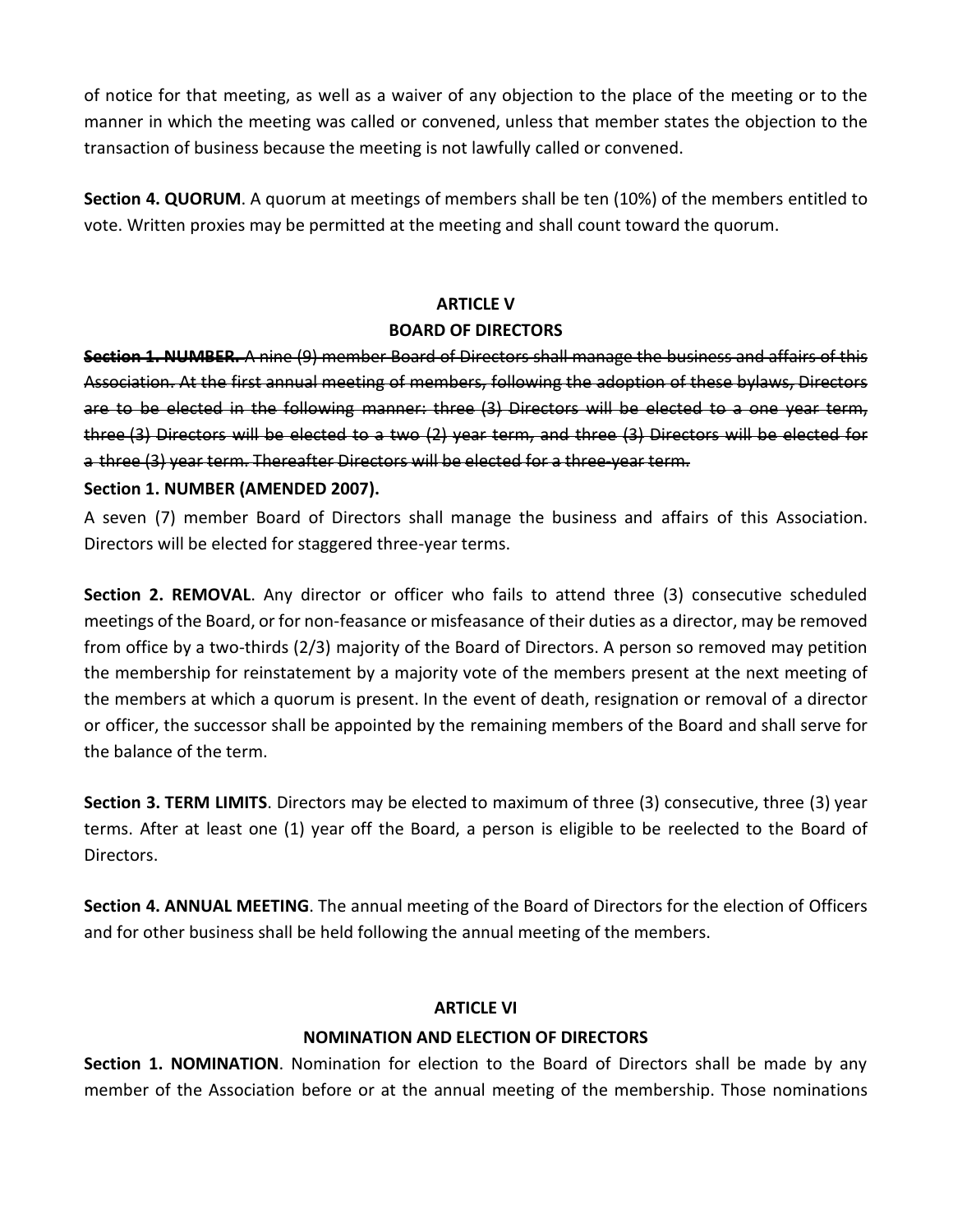made before the annual meeting should be presented to the President in writing. At the annual meeting the President shall call for nominations from the floor once, and thereafter shall close nominations.

**Section 2. ELECTION**. Election of the Board of Directors shall be awarded to the nominees receiving the most votes of the members present at the annual meeting, so long as a quorum is present. Written ballots shall be used and proxy votes for absent members will be counted towards the quorum as well as the vote totals.

## **ARTICLE VII MEETINGS OF THE DIRECTORS**

**Section 1. REGULAR MEETINGS**. Bi-monthly meetings of the Board of Directors shall be held from April thru November with notice of time and place of meetings to be published in the Association newsletter or mailed notice ten (10) days in advance.

**Section 2. SPECIAL MEETINGS**. Special meetings of the Board of Directors shall be held when called my any three (3) Directors. Written notice of special meetings shall be given by the Secretary or persons calling the meeting, by delivering written notice either personally or by mail at least five (5) days in advance of such meeting to each voting director. Such notice shall specify the place, date, time, and purpose of the meeting.

**Section 3. WAIVER OF NOTICE.** Any Director may waive notice of any meeting, before or after such a meeting, by signing a Waiver of Notice. Attendance of a Director at a meeting shall constitute waiver of notice for that meeting, as well as a waiver of any objection to the place of the meeting or the manner in which the meeting was called or convened, unlessthat Director states the objection to the transaction of business because the meeting is not lawfully called or convened.

### **Section 4. QUORUM (AMENDED 2011).**

A Quorum for the transaction of business shall be a majority of the Directors. Every act or decision made by a majority of the Directors present at a duly held meeting at which a quorum is present shall be regarded as the action of the Board of Directors. *Acts or decisions requiring immediate attention may be accomplished by e-mail or phone with a five (5) day notice to all the Directors and a majority of the Directors voting.*

**Section 5. OPEN MEETINGS**. Attendance at Board meetings is open to all members of the Association. The Board reserves the right to exclude others from the meetings.

### **ARTICLE VIII DUTIES OF THE BOARD OF DIRECTORS**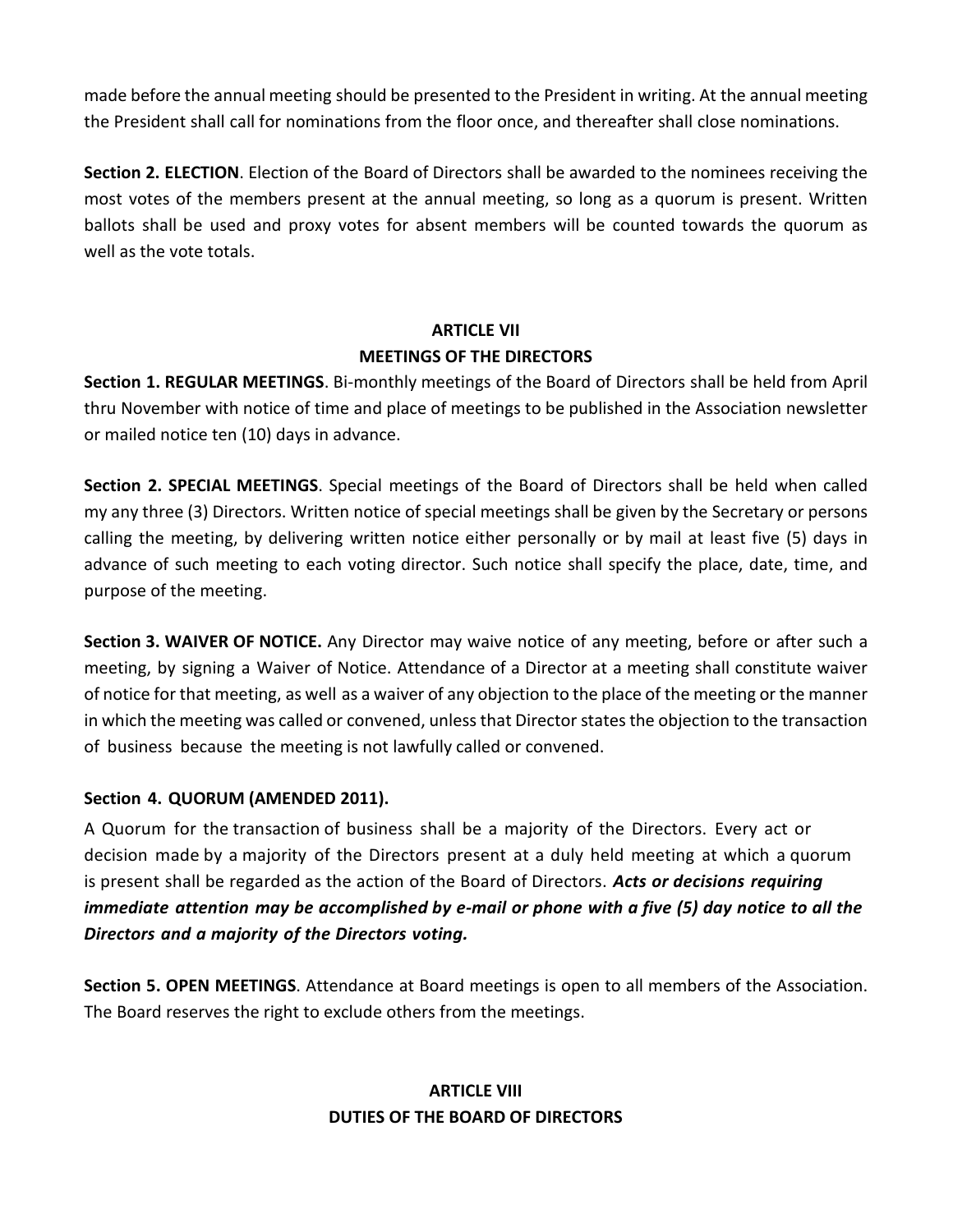**Section 1. THE BOARD OF DIRECTORS** has unlimited power to appoint consultants, advisory committees, trustees, and/or ex-officio members to serve in any capacity that is consistent with the purposes of this Association. Any expenses associated with such appointments shall be budgeted in advance.

### **Section 2. IT SHALL BE THE DUTY** of the Board of Directors to:

A. Establish policies to govern the activities of the Association.

B. Cause to be kept a complete record of all its acts, activities, and financial transactions.

C. Supervise all Officers and consultants of the Association, and to see that their work and activities are properly performed.

D. Develop a budget for the Association each calendar year and an audit report on such budget.

#### **ARTICLE IX**

#### **OFFICERS AND THEIR DUTIES**

**Section 1. ENUMERATION OF OFFICERS.** The Officers of the Association shall be a President, Vice-President, Secretary, and Treasurer and such other Officers as the Board may create or remove by resolution. The Treasurer need not be a Board member and, if not, shall not have voting privileges.

**Section 2. TERM.** The Officers of this Association shall be elected annually by the Board of Directors, and each shall hold office for one (1) year unless s/he shall sooner resign, shall be removed, or otherwise become disqualified to serve.

**Section 3. VACANCY.** A vacancy in any office may be filled by election by the Board from among its members. The officer elected to fill such vacancy shall serve for the remainder of the term of the officer s/he replaces.

**Section 4. DUTIES.** The duties of the Officers are as follows:

**A. PRESIDENT.** The President shall preside at all meetings of the Board of Directors and of the members; shall see that orders and resolutions of the Board are carried out; and shall appoint all committees of the Board, subject to its approval.

**B. VICE-PRESIDENT.** The Vice-President shall act in the place of the President in the event of his or her absence or inability or refusal to act, and shall exercise and discharge such other duties as may be required of him or her by the Board.

**C. SECRETARY.** The Secretary shall: a) record the votes and keep the minutes of all meetings which shall be approved by the Board or by the members; b) prepare and give notice of all meetings of the members or the Board; c) keep and maintain all documents, files, reports, membership list, newsletters, and other information of the Association.

**D. TREASURER.** The Treasurer shall receive and have deposited in a bank account all monies of the Association and shall disburse such funds as directed by the Board of Directors; shall sign all checks and promissory notes of the Association along with other Officers authorized to sign by resolution of the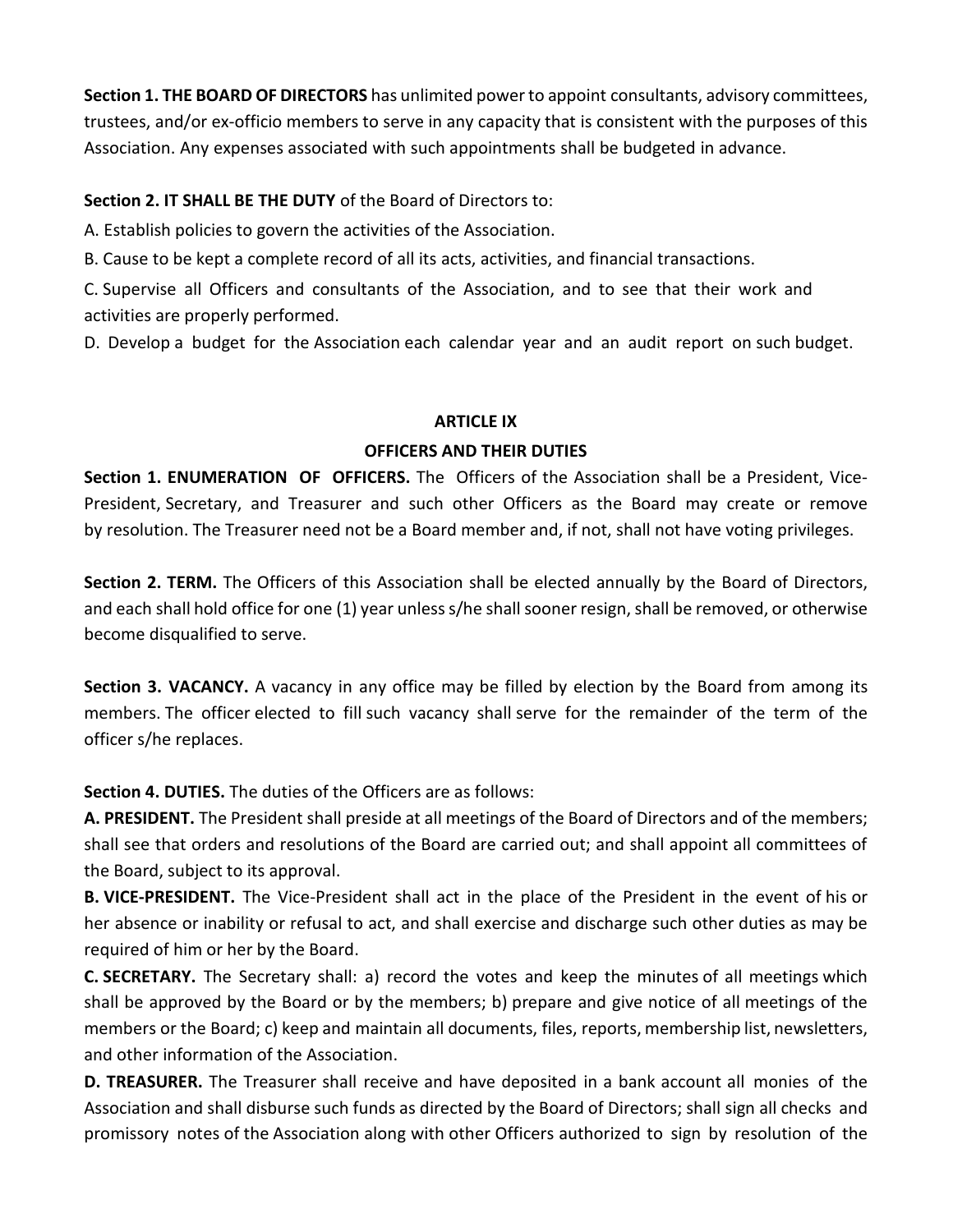Board; shall cause the annual budget, as developed by the Board, and a statement of income and expenditures to be presented to the membership at its annual meeting; and shall give a report of year to date income and expenditures to the Board at their meetings. The Treasurers books shall be audited by an Auditing Committee of the Board and their report shall be presented to the membership by the President at the annual membership meeting. The Treasurer may be bonded, for an amount determined by the Board, at the expense of the Association.

#### **ARTICLE X**

#### **COMMITTEES**

**Section 1.** The Board of Directors may establish, define the duties, and provide for the appointment of members of such committees as deemed necessary to carry out the business and objectives of the Association. Such committees may be continued or dissolved by the Board from time to time. The minutes of all committee meetings shall be made available to any member of the Board upon request.

### **ARTICLE XI SIGNATURES**

**Section 1.** All legal documents and papers authorized by the Board of Directors shall be executed on behalf of the Association by any two of the following: the President, Vice- President, Secretary, or one of these Officers, together with any other Board member, except as stated in Article IX, Section 4.D. of these bylaw.

# **ARTICLE XII**

**SEAL**

The Association shall not have a seal.

### **ARTICLE XIII**

### **INSURANCE AND INDEMNIFICATION**

**Section 1. INSURANCE.** At the discretion of the Board of Directors, the Board may insure the Directors and Officers of the Association in the manner permitted by law.

**Section 2. INDEMNIFICATION.** Minnesota Statures authorize indemnification of, and advances to, persons made, or threatened to be made, a party to a proceeding by reason of the person's former or present official capacity in the Association. The Association may insure its Officers and Directors accordingly.